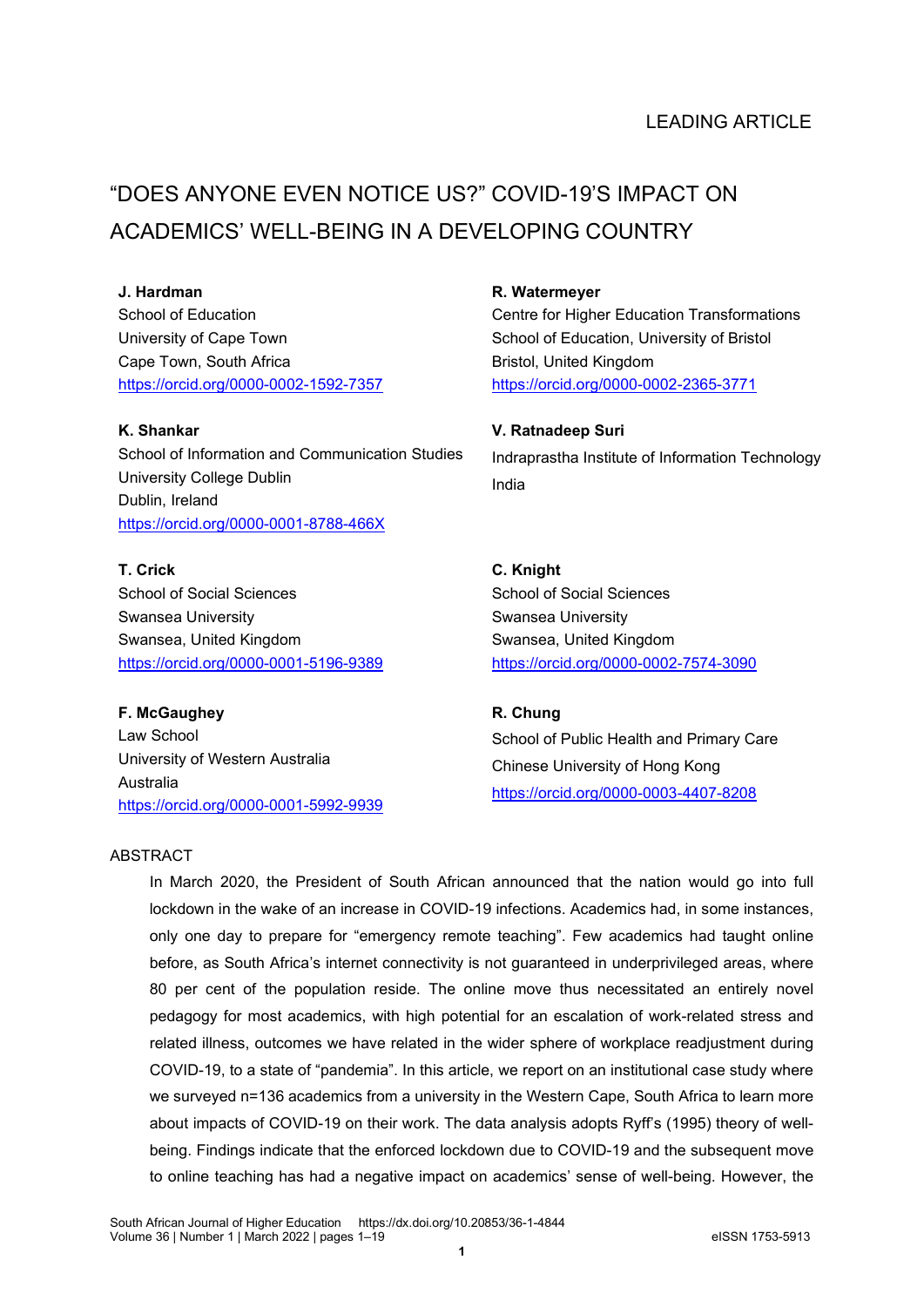emergence of positive, caring relationships between colleagues is reported as a significant outcome of the COVID-19 enforced move to online teaching.

**Keywords:** COVID-19, academic well-being, higher education, online teaching

# **INTRODUCTION: THE CONTEXT OF HIGHER EDUCATION IN SOUTH AFRICA IN 2021**

While South Africans have lived for centuries with a colonial past (and, indeed, the modernist present), this was largely dealt with in higher education (HE) settings in an academic manner, with various courses developed to teach critiques of colonialism (Fataar 2018). This picture shifted in 2015 when Chumani Maxwele, a South African political activist, threw faeces at the statute of Cecil John Rhodes that sits above the steps leading up to the University of Cape Town. What started as a call for the statue of this infamous colonialist to be removed ("Rhodes Must Fall"), soon became a general movement for the removal of fees in HE and call for education based on decolonial epistemology. Student protests effectively shut down all universities in South Africa, something unprecedented in the history of HE in South Africa (Kamanzi 2015; Hlophe 2015; Masondo 2015). This #FeesMustFall movement led to universities addressing the dominant Western epistemologies underpinning approaches to learning and teaching (Cini 2019). Many universities set up special groups of academics and students to re-design curricula. The movement challenged academics to redesign the curricula in a manner that incorporates the voices of previously marginalised people (Francis and Hardman 2018; Le Grange 2020).

Transforming the demographics of universities also became central to universities in South Africa. Prior to democracy in 1994, faculty were entirely white, and largely male, academic; the focus now is to include other racial groups (Breetzke and Hedding 2016). However, while there are positive signs of transformation of the demographics of universities in South Africa, the colonial foundation of these institutions, coupled with systemic racism, continues to impact adversely on the well-being of people of colour. Francis (2021) outlines the toxic structural racism that continues to exist in some spaces and places in HE institutions, making the focus on decolonising them both demographically *and* epistemologically essential. Systemic racism continues to have significant effects on the well-being of people who are not white.

While not unique to South Africa, the colonial and apartheid past require serious deconstruction if all race groups are to flourish. However, the pandemic has only hardened a neoliberal focus on technological advancement, where the push for a digital economy threatens to weaken any attempts to include indigenous knowledge into the academy (Koopman and Koopman 2021). A decolonial approach to pedagogy requires that modernism and capitalism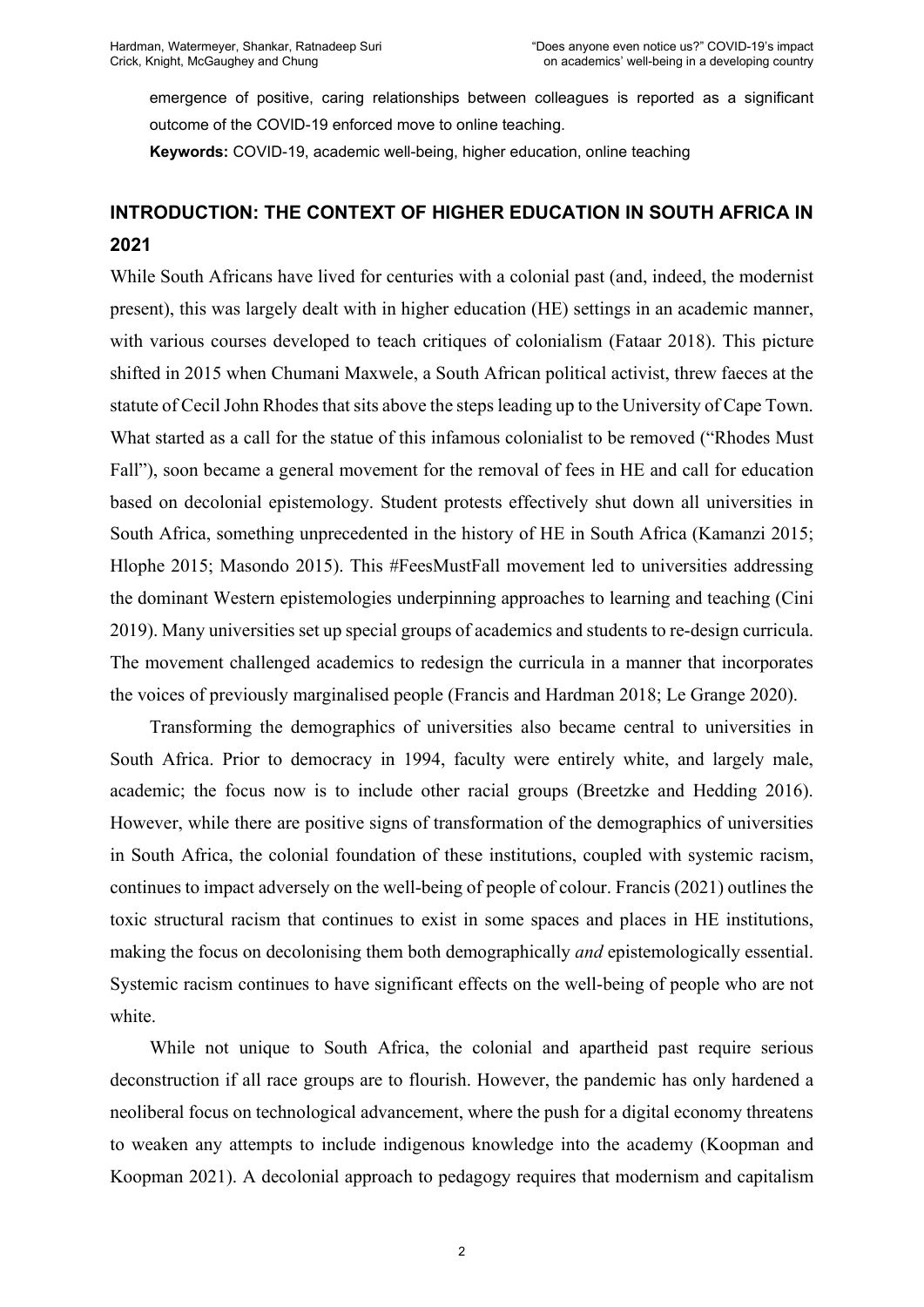are also opened to critique (Hardman 2021). Certainly, the uncertainty generated by the shutdown and continued move towards decolonial HE curricula has led to increased stress among academics, who may have fears for their careers.

For Tlostanova and Mignolo (2005), decolonial education refers both to instruction (knowledge used to practically navigate the world) and nurturing (knowledge aimed at collective as well as personal well-being, what we may view as an ethics of care). The ethical base of an ethics of care differentiates a decolonial approach to education from a postcolonial one in that postcolonialism has no explicit ethical base (Hardman 2021). This ethical base is articulated philosophically in the African notion of *ubuntu*, where a focus on collective wellbeing, rather than on an individual, is central. We return to this notion of ubuntu later in the article where we discuss well-being.

Unlike postcolonialism which seeks to come after colonial thinking, decolonial epistemologies seek to dismantle the binary, Cartesian logic of modernism, upon which colonialism rests (Hardman 2021). Indeed, decolonialism recognises that colonialism cannot merely be discarded and left behind, but, rather, needs to be interrogated and re-written. One could define postcolonialism as involving "a studied engagement with the experience of colonialism and its past and present effect" (Quayson 2012). Hardman (2021) argues that decolonialism, while critiquing colonialism in a manner not unlike postcolonial thinkers, involves a deeper engagement with dismantling colonial epistemology by questioning modernism and the rampant capitalism it has developed through its colonial project. Higher education institutions in South Africa in the  $21<sup>st</sup>$  century, then, are facing serious challenges: equal and free education for all; a call for decolonising the hegemonic Western curricula that pervade academia in this country and the consequent academic stress and uncertainty. Against this background, barely five years after #FeesMustFall shut down universities, the first cases of COVID-19 were identified in South Africa.

On the 26 March 2020, South Africa went into a full, "level 5" lockdown, which saw the closure of the economy, schools, and institutions of higher education. Like institutions globally (Watermeyer et al. 2021a), universities in South Africa were forced to rapidly shift to "emergency remote teaching" with little notice. As of 18 June 2021, over 1.6m people in South Africa have been infected with COVID-19 and nearly 60,000 deaths have been recorded (NICD 2022). With such high levels of infections and deaths, there was little choice for the government to contain the pandemic outside of closing the country. South Africa is acknowledged as the most unequal country on earth with a near perfect Gini co-efficient of 0.65 (Harmse 2014). Although classified as an upper middle-income country, 55.5 per cent of South Africans live in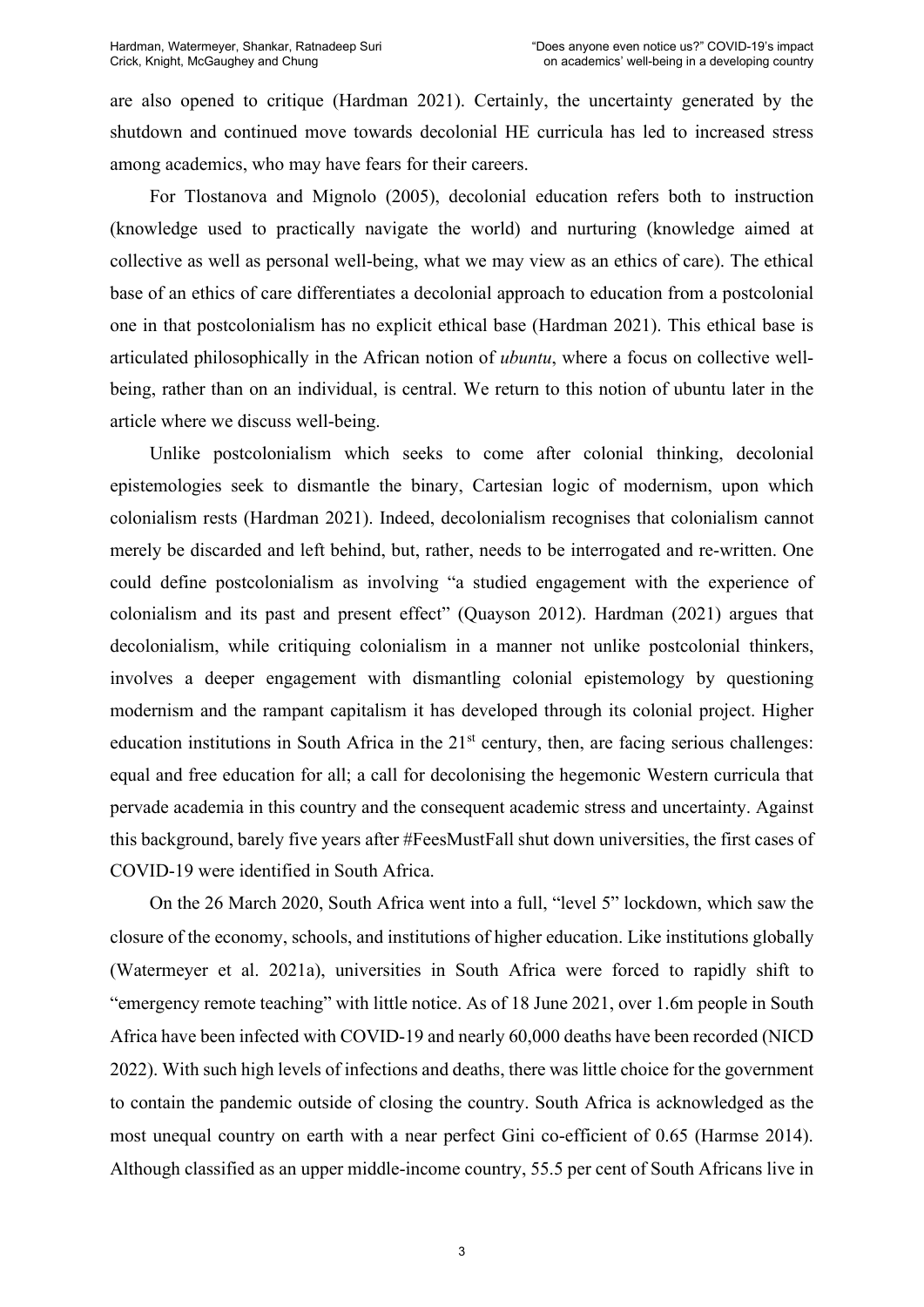poverty (defined as having access to less than R992 per month or GBP49.54) (United Nations Population Fund); a further 25 per cent of the population suffers from food poverty. That is, around 80.5 per cent of South Africa's population is either in severe poverty or struggling with food poverty. In a country with such high levels of poverty, connectivity and access to technology for teaching/learning is challenging. Although poverty affects the majority of the population, it is interesting to note that around 36 million people in the country use mobile phones [\(GSMA 2020\)](https://www.statista.com/statistics/685134/south-africa-digital-population/). Thus, teaching online in South Africa very often refers to teaching through and with mobile phones, rather than tablets or personal computers; devices often have to be shared among family members (Hardman 2020). Moreover, access to reliable internet connectivity/bandwidth as well as technology other than mobile phones is since the electricity supply is not guaranteed.; the failing power grid in South Africa often leads to electricity outages for up to 6 hours a day (Winkler 2021). These contexts require that all lectures be asynchronous, which has resource implications as asynchronous instruction is habitually more labour intensive in preparation than synchronous delivery.

While the physical health risks of the pandemic were rapidly identified and studied, only later did the impact on mental health become a topic for investigation (Mbunge 2020). A corpus of literature highlights the serious impact that COVID-19 has had on the mental health of care and front-line workers globally (De Kock, Latham, and Leslie 2021; Babore 2020; Cai 2020). While there is a substantial body of research that looks at the effects of COVID-19 on various sectors of the population, there is a general dearth of such studies focusing, specifically on academics. Sahu (2020) introduces the challenges that academics face in the pandemic, such as moving teaching/learning online, travel restrictions preventing research and conference attendance, the challenge of assessing students online and mental health issues such as depression and anxiety arising from increased stress, workloads, isolation, and the uncertain future academics now face as universities turn increasingly towards technology for costeffective teaching. Such challenges, framed in the wider sphere of workplace readjustment during COVID-19 as a state of "pandemia", have been studied in a variety of international contexts; for example, in Australia (McGaughey et al. 2021), Ireland and the UK (Watermeyer et al. 2021b). Added to these concerns are academics' worries for their own family's health as well as their students' well-being. It is within this context, then, that our survey asked the following overarching research question: What is the impact of COVID-19 on academics' wellbeing in a university in South Africa?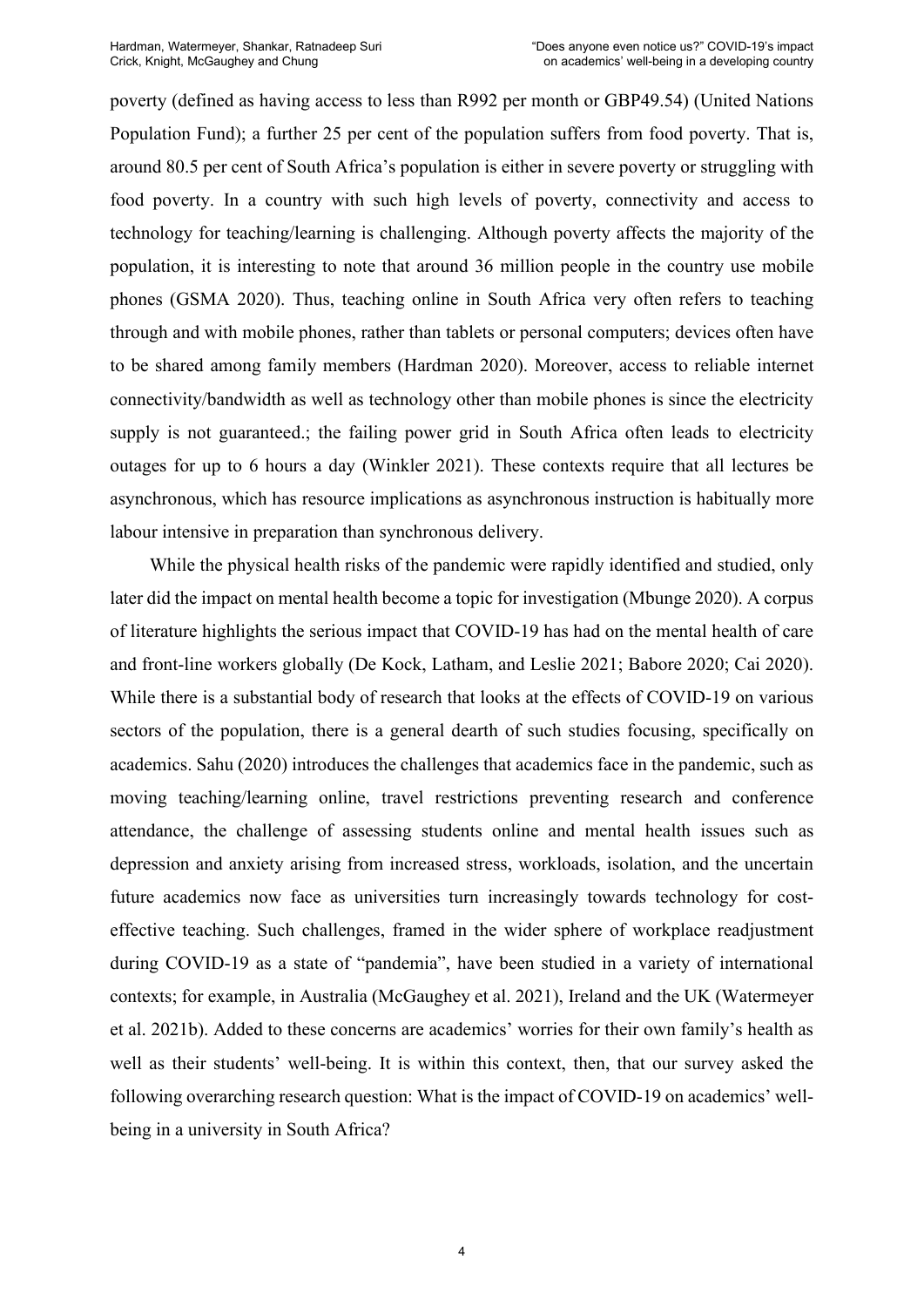### **REVIEW OF CURRENT STUDIES IN THE FIELD**

At the time of writing, there is a general dearth of published peer-reviewed work that focuses on the impact of COVID-19 on academics' well-being. A search of PUBMED, EBSCOHOST, and ERIC, found no articles that deal specifically with this topic; only two articles addressed the differential impact COVID-19 has on gender and well-being in the academy. A SciOPS (Scientist Opinion Panel Survey; Jung 2020) article came closest to addressing the question of this article. In this opinion piece, Jung (2020) found that COVID-19 has had a negative impact on academics' ability to concentrate, increased anxiety around contracting the virus and the effects of unanticipated childcare responsibilities during home schooling. This piece, however, like the other articles reviewed, focuses on the gendered dynamic underlying the impact that the virus has had on academics, with female academics almost twice as likely as their male counterparts to experience feelings of anxiety or concentration difficulties, if they have parental responsibilities. The gendered dimension of division of labour is well established in the literature in general (Miller 2021; Ward and Wolf-Wendel 2016; Guy and Arthur 2020) and specifically in relation to the impact of COVID-19 on academics (Miller 2020; Yildirim and Eslen-Ziya 2021; Burzynska and Contreras 2020). Female academics who are mothers experienced a higher level of work at home in relation to home-schooling and childcare responsibility, and consequently were more likely to report feelings of being tired or overwhelmed by the amount of work they were facing with online teaching (Miller 2020; Jessen and Waights 2020; Lutter and Schröder 2020; Andersen et al. 2020).

#### **WELL-BEING AS A LENS**

For most of its history, Western psychology has focused its analytical gaze on psychological dysfunction, rather than on defining mental health in terms of the presence of positive attributes, sometimes referred to as positive psychology (Ryff 1995; 2014). This is not unusual as Western psychology was borne out of the need to understand psychological illness, rather than wellness. The rates of depression and anxiety have grown in the  $20<sup>th</sup>$  and 21st centuries due to many factors, but one of the most significant factors is modernisation, which appears to place people at a higher risk of mental dis-ease to such an extent that depression is often called the disease of modernity (Hidaka 2012). However, African psychologies focus very much on the collective, rather than on the individual, critiquing the social and institutional systems that perpetuate oppression, particularly in people of colour, by highlighting how poverty, for example, leads to pathology. That is, African psychology is not premised on the binary, Cartesian logic of the West that promotes an ego-psychology, but rather, on a dialectical logic that views the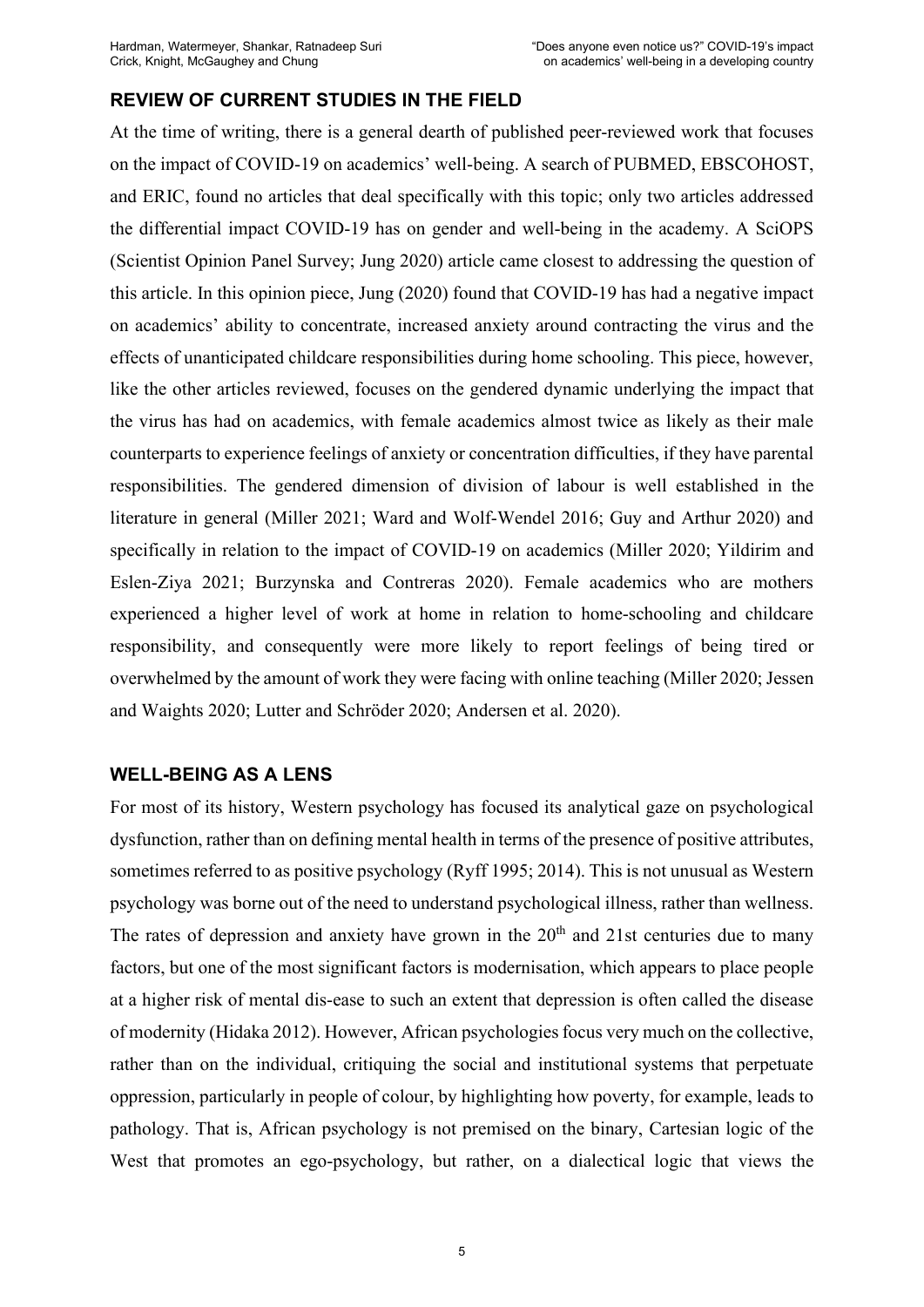individual and social as inextricably intertwined. Pathology then, for African psychology, is located in the social and institutional systems that perpetuate inequality, rather than in a single individual (Ratele 2019). The epistemic foundation of this collective focus is captured in the African notion of "*ubuntu"*, a philosophy of humanity that means "I am because you are". For Mugumbate and Chereni:

"[ubuntu] refers to a collection of values and practices that black people of Africa or of African origin view as making people authentic human beings. While the nuances of these values and practices vary across different ethnic groups, they all point to one thing – an authentic individual human being is part of a larger and more significant relational, communal, societal, environmental and spiritual world." (2020, vi).

This notion of consciousness as developing from social interaction with others is echoed in the work of Marx who stated that "it is not the consciousness of men that determines their existence, but, on the contrary, their social existence that determines their consciousness" (1996, 143). We argue that this epistemic base calls for an ethics of care, which focuses on the collective experience of being human within the world of non-humans and eschews an individualistic stance towards human development in favour of describing care as relational (Gilligan 1993; Miller 2021; Bozalek, Zembylas, and Tronto 2020). As one can see, the idea that one becomes human because of others is premised on an ethics of care. We might even say that decolonial, African psychologies, founded as they are on dialectical logic, are necessarily underpinned by an ethics of care. An ethics of care, then, is in opposition to the neoliberal times we find ourselves in. Indeed, the Academy's push for excellence at all costs must be interrogated from the standpoint of an ethics of care. As we shall explore further in this article, the need for care, support and encouragement from management has been very real among academics during COVID-19.

African psychology is only now beginning to gain traction in the world in the context of calls for decolonisation of knowledge (Ratele 2019; Francis and Hardman 2016; Hardman 2021). We can currently find no African psychologies directed specifically at well-being in the published literature; however, when we outline the Western notion of well-being, we will be suggesting how this can be viewed from African psychologies viewpoint, with the necessity of personal relationships for well-being. Specifically, in this article, we draw on Ryff's (1995) model of well-being in adult life, as our participants are all adults. This model is presented in Figure 1.

Figure 1 illustrates the six guiding dimensions of psychological well-being as they are operationalised by Ryff (1995), viz.: *autonomy*, *personal growth*, *positive relationships*,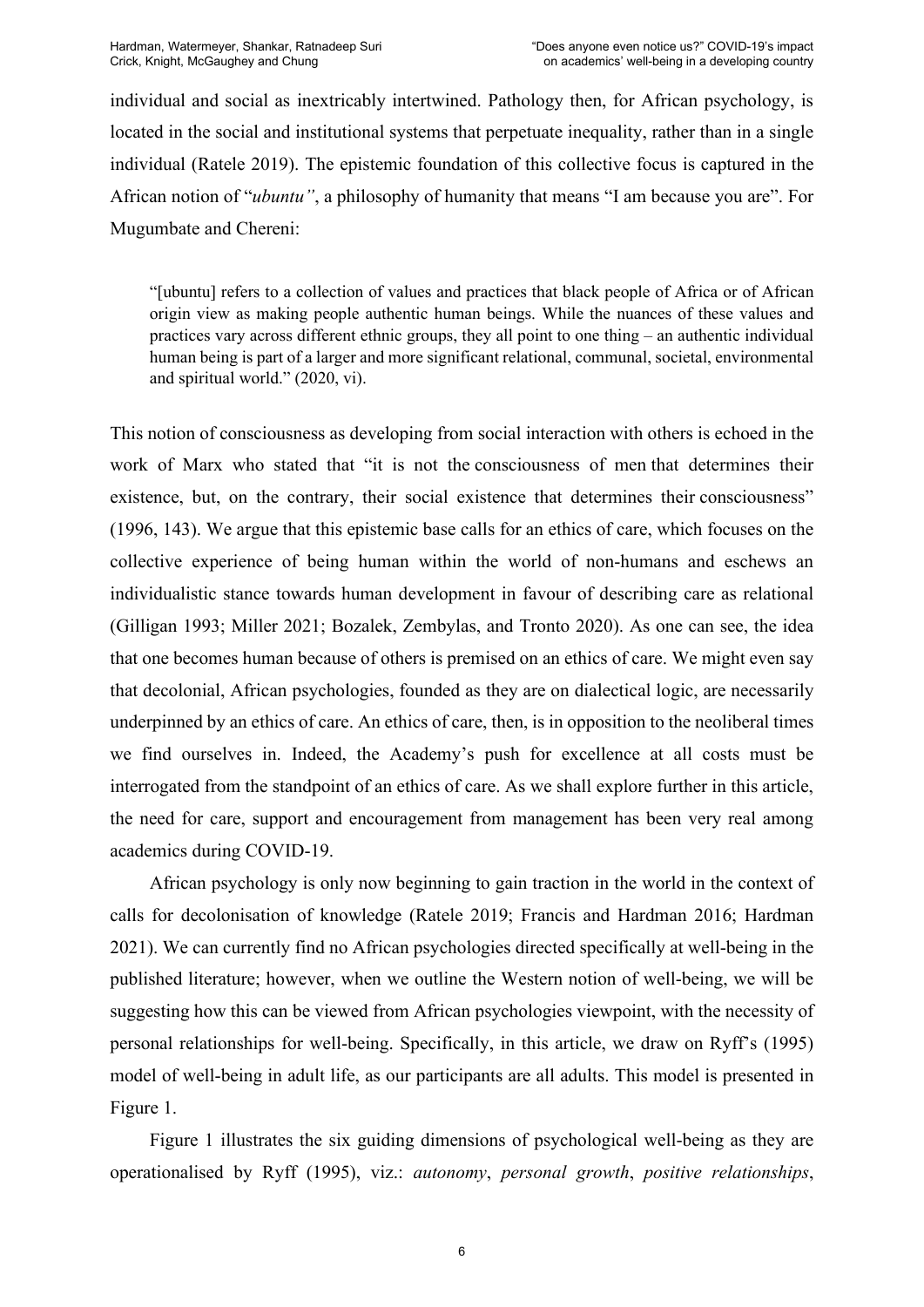*environmental mastery*, *self-acceptance*, and *purpose in life*. Empirical research carried out by Ryff has established the validity of these dimensions (1995; 2014). If we unpack these dimensions, we can understand personal growth at an individual level as someone who feels



**Figure 1:** Ryff's model of well-being in adult life (1995, 100).

they have more to develop and learn and has a sense that they can realise their potential. Environmental mastery refers to a sense of competence and mastery over the external environment; a sense that contexts can be created and changed to meet the needs of the developing individual. If we look at environmental mastery as a dimension of well-being in South Africa, we appreciate that the serious poverty faced by much of the population mitigates against a sense of environmental mastery, calling for serious systemic change. Positive relationships refer to an individual's ability to maintain and construct healthy, positive relationships with other people in their social situation, which requires empathy and concern for the welfare of others. Self-acceptance refers to an individual's positive opinion of themselves. However, it relates also to being able to identify and acknowledge both strengths and weaknesses, accepting him/herself/them as they do so and reflects generally positively on their past life. Autonomy is the belief that, as an individual, you can navigate the world successfully on your own initiative, regulating your own behaviour and not giving into societal pressures to be different to what you are. Finally, is one's purpose in life. As adults, our purpose in life, our belief that we have a sense of direction and aims and objectives for living, is often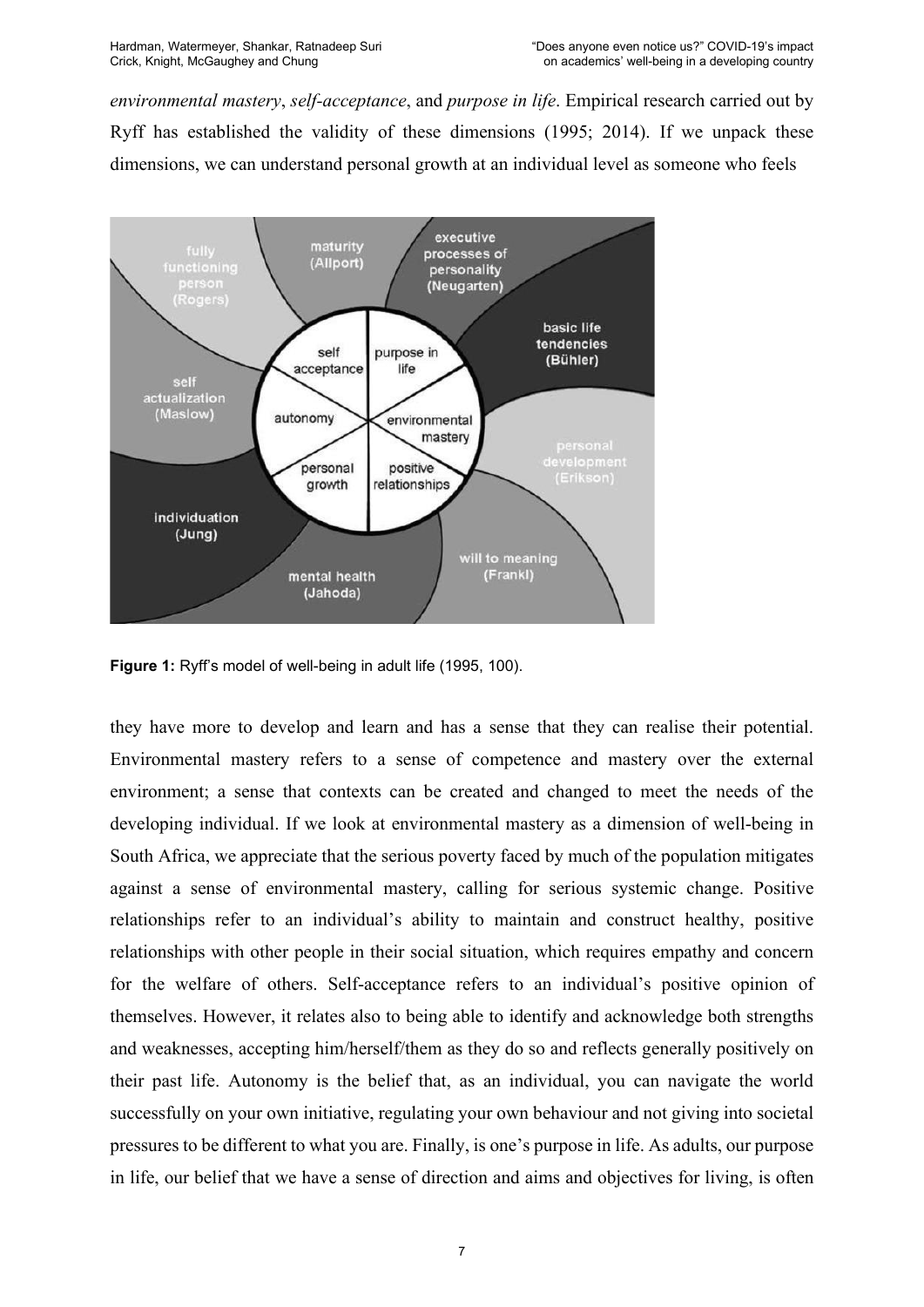derived from the career we choose to pursue. If we situate these dimensions within a South African context, we can appreciate that some of these dimensions cannot be met due to the systemic injustice that continues to impact on South African people of colour, even 27 years after apartheid. Well-being, for Ryff and other researchers, requires a level of autonomy and control over one's life and environment that is absent in spaces where poverty is endemic and unemployment amongst youths is over 50 per cent. However, underpinning the injustice that still permeates the South African landscape, lies an African appreciation of the importance of positive relationships between people. While many people may feel alienated from their environment and lack autonomy over their own lives due to poverty and the lasting traces of racism in South Africa, there is still the notion that positive relationships exist and can be used to develop one's well-being. It is against these dimensions that the current article seeks to understand the impact the COVID-19 has had on academics' well-being in a developing country.

#### **METHODOLOGY**

The target population were academics in a large, well-established university in the Western Cape Province of South Africa. The university has 1208 academic staff and around 26 000 students. Surveys were sent to all academic staff at the university, across faculties. Respondents were recruited via a convenience sample; this article, therefore, is not intended to generalise to a wider population, but rather, to identify trends that could be investigated in more detail in future research. N=136 responses were fully completed and were subsequently analysed. Table 1 outlines the demographic details of the participants in this study:

| Category                                                 | Valid percentage 100% |  |  |  |  |  |
|----------------------------------------------------------|-----------------------|--|--|--|--|--|
| Gender                                                   |                       |  |  |  |  |  |
| Male                                                     | 28.9                  |  |  |  |  |  |
| Female                                                   | 68.6                  |  |  |  |  |  |
| Prefer to self-describe                                  | 1.7                   |  |  |  |  |  |
| Prefer not to state                                      | .8                    |  |  |  |  |  |
| <b>Living situation</b>                                  |                       |  |  |  |  |  |
| Living alone                                             | 12.5                  |  |  |  |  |  |
| Living with others                                       | 87.5                  |  |  |  |  |  |
| <b>Caring responsibilities</b>                           |                       |  |  |  |  |  |
| I have children.                                         | 48.5                  |  |  |  |  |  |
| I do not have children                                   | 51.5                  |  |  |  |  |  |
| <b>Academic status</b>                                   |                       |  |  |  |  |  |
| Lecturer or equivalent                                   | 16.1                  |  |  |  |  |  |
| Associate professor (senior lecturer/Reader/ equivalent) | 49.2                  |  |  |  |  |  |
| Full professor                                           | 16.1                  |  |  |  |  |  |
| Teaching only                                            | .8                    |  |  |  |  |  |

| Table 1: Demographic details |
|------------------------------|
|------------------------------|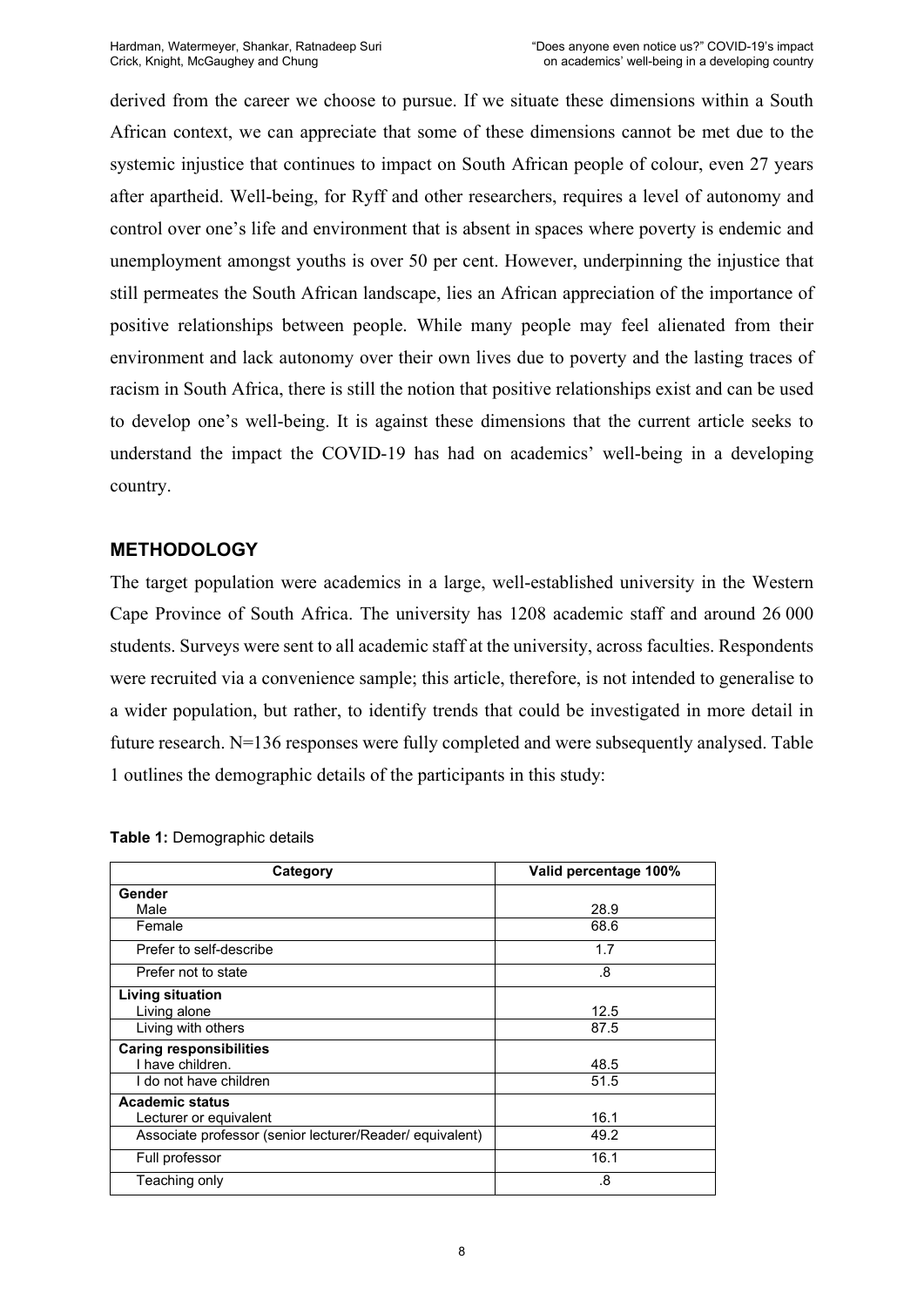| Category         | Valid percentage 100% |  |  |  |  |  |
|------------------|-----------------------|--|--|--|--|--|
| Other            | 11.9                  |  |  |  |  |  |
| Post-doctoral    | 2.5                   |  |  |  |  |  |
| Doctoral student |                       |  |  |  |  |  |

Table 1 indicates that most respondents were female (68.6%) and generally senior academics (49.2% associate professor, 16.1% full professor). More than half the participants (51.5%) did not have children and 12.5 per cent indicated that they live alone. It is worth noting that it is mainly female academics who chose to respond to this survey While demographics have shifted rather significantly in South African universities since 1994, the academy is still male dominated, although now only marginally so (Breetzke and Hedding 2016). Men (often white) continue to hold positions of power while female academics are generally silenced (Phakeng 2015). Our survey, therefore, provided female academics an opportunity to break silence and have their voices heard.

#### **DATA ANALYSIS**

Our online survey posed 45 questions relating to participants' perceptions of the impact of COVID-19 on academic well-being and institutional responses. Quotes were taken directly from open-ended responses from a previous survey which was conducted at the start of the pandemic which investigated academics' opinions on the rapid shift to emergency remote, online learning teaching and assessment (Watermeyer et al. 2021a). For ease of interpretation, the seven-point Likert scale (*strongly agree, somewhat agree, agree, neither agree nor disagree, disagree, somewhat disagree, strongly disagree*) was recoded into *"agree",* "*neither agree or disagree"* and *"disagree"*. Quantitative data were analysed using SPSS. Descriptive statistics were employed to define overall trends in the population.

#### **Qualitative analysis**

Open-ended questions were analysed deductively using the categories outlined by Ryff (1995). In total four themes, derived from Ryff's categories of well-being, were identified: environmental mastery; autonomy; personal growth, and positive relationships. We discuss the findings using both quantitative and qualitative data.

#### **FINDINGS AND DISCUSSION**

In this section of the article both the survey and qualitative data are analysed to ascertain the impact of the pandemic on academics' well-being in a specific context.

This article's central question regards academics' well-being during the COVID-19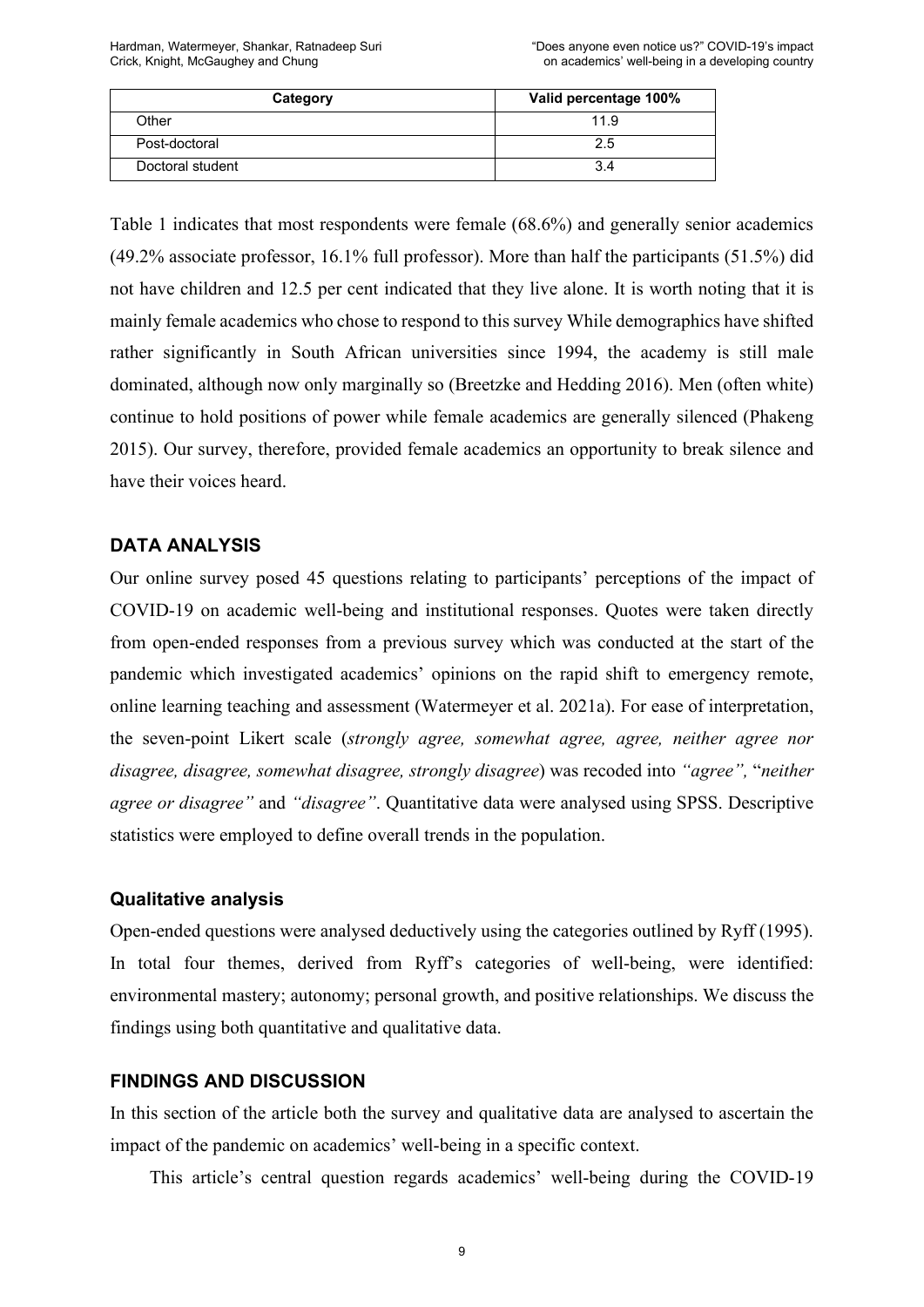pandemic. Figure 2 indicates that 64.5 per cent of respondents felt that the pandemic and the subsequent move to online teaching/learning, was "detrimental to my health and wellbeing", has increased work-related stress (78.5%), and has led to general demotivation (62.6%). A further indication that academics' well-being has been compromised is contained in responses that indicate a sense of alienation (decreasing autonomy) in relation to working in the academy.

| "Changes brought about by the COVID-19 crisis will be long-lasting"                                                 |       |                   |       | 92.1% |            |       |       |       | 4,0% 4,0%                |
|---------------------------------------------------------------------------------------------------------------------|-------|-------------------|-------|-------|------------|-------|-------|-------|--------------------------|
| "The COVID-19 crisis is negatively affecting the health and wellbeing of my colleagues"                             |       |                   |       | 86,1% |            |       |       |       | 11,9%<br>$\overline{20}$ |
| "The COVID-19 crisis has contributed to work-related stress"                                                        |       |                   |       | 84,2% |            |       |       | 4.0%  | 11.9%                    |
| "The COVID-19 crisis has extended work-based inequalities in universities"                                          |       |                   |       | 82,2% |            |       |       | 11.9% | 5.9%                     |
| "The COVID-19 crisis has been detrimental to my research"                                                           |       |                   |       | 80,4% |            |       |       | 8,8%  | 10.8%                    |
| "The COVID-19 crisis has caused my work-life balance to suffer"                                                     |       |                   | 77,5% |       |            |       | 4,9%  |       | 17.6%                    |
| "The COVID-19 crisis has caused an increase in the numbers of my students disclosing health and wellbeing problems" |       |                   | 77,2% |       |            |       |       | 14,9% | 7.9%                     |
| "I am suffering from digital fatigue"                                                                               |       |                   | 74,3% |       |            |       | 5.9%  |       | 19.8%                    |
| "The COVID-19 crisis will be used by universities as a means to legitimise 'cost-cutting' initiatives (closing      |       |                   | 71,3% |       |            |       |       | 22,8% | 5.9%                     |
| "I have found it hard to write during the COVID-19 crisis"                                                          |       |                   | 71,3% |       |            |       | 7,9%  | 20.8  |                          |
| "The COVID-19 crisis has placed restrictions on my freedom to teach (e.g. freedom to choose learning content and    |       |                   | 68,6% |       |            |       | 11,8% |       | 19.6%                    |
| "The COVID-19 crisis has intensified managerialism (top-down governance) in universities"                           |       |                   | 68,3% |       |            |       | 13,9% |       | 17.8%                    |
| "I am managing the demands of remote working."                                                                      |       |                   | 63,7% |       |            | 6.9%  |       | 29.45 |                          |
| "I am worried about how I will cope next academic year"                                                             |       |                   | 63,4% |       |            | 11.9% |       |       |                          |
| "Increases in work-based demands caused by the COVID-19 crisis have been detrimental to my health and wellbeing"    |       |                   | 63,0% |       |            | 15,0% |       | 22,0% |                          |
| "The COVID-19 crisis will result in an increase in insecure (temporary / casual etc.) forms of academic employment" |       |                   | 62,7% |       |            |       | 27,5% |       |                          |
| "I am feeling demotivated"                                                                                          |       |                   | 59,4% |       |            | 16,8% |       | 23.8% |                          |
| "The COVID-19 crisis has caused my university to prioritise teaching over research"                                 |       |                   | 57,4% |       |            | 19,8% |       | 22.8% |                          |
| "The COVID-19 crisis has damaged job prospects for early career academics"                                          |       | 52,5%             |       |       |            | 27.7% |       |       |                          |
| "The COVID-19 crisis has brought about greater camaraderie among colleagues."                                       |       | 49,5%             |       |       | 15,8%      |       |       | 34,7% |                          |
| "The COVID-19 crisis has weakened the professional autonomy of academics"                                           |       | 43,6%             |       |       | 23,8%      |       |       | 32.7% |                          |
| "The COVID-19 crisis has contributed to labour-exploitation and work-based harm in universities"                    |       | 42,6%             |       |       | 31,7%      |       |       | 25.7  |                          |
| "The COVID-19 crisis has weakened trust in university leaders"                                                      |       | 42,0%             |       |       | 29,0%      |       |       | 29.0  |                          |
| "The COVID-19 crisis has stimulated areater common understanding with colleagues about ourselves, our role in our   |       | 40,6%             |       |       | 20,8%      |       |       |       |                          |
| "The COVID-19 crisis has improved my sense of belonging within my institution."                                     | 21,8% |                   | 22,8% |       |            |       | 55,4% |       |                          |
|                                                                                                                     |       |                   |       |       |            |       |       |       |                          |
| 0%                                                                                                                  | 10%   | 20%               | 30%   | 40%   | 50%<br>60% | 70%   | 80%   |       | 100%<br>90%              |
| $\Box$ Neither agree nor disagree<br>$\Box$ Agree                                                                   |       | <b>■</b> Disagree |       |       |            |       |       |       |                          |

#### **Figure 2:** Agreement with survey statements

Fifty-two per cent of respondents indicate that the pandemic has "weakened the professional autonomy of academics", "weakened trust in university leaders" (53.5%) and has been "detrimental to [my] research" (68.8%), pointing to academics' feelings that academics mastery over their environment has been further comprised due to the online move consequent on COVID-19.

Ryff's (1995) model indicates that a sense of autonomy is necessary for well-being. The feeling of a loss of autonomy, therefore, impacts on well-being. This is further exacerbated in South Africa where university academics are dealing with a funding crisis, calls for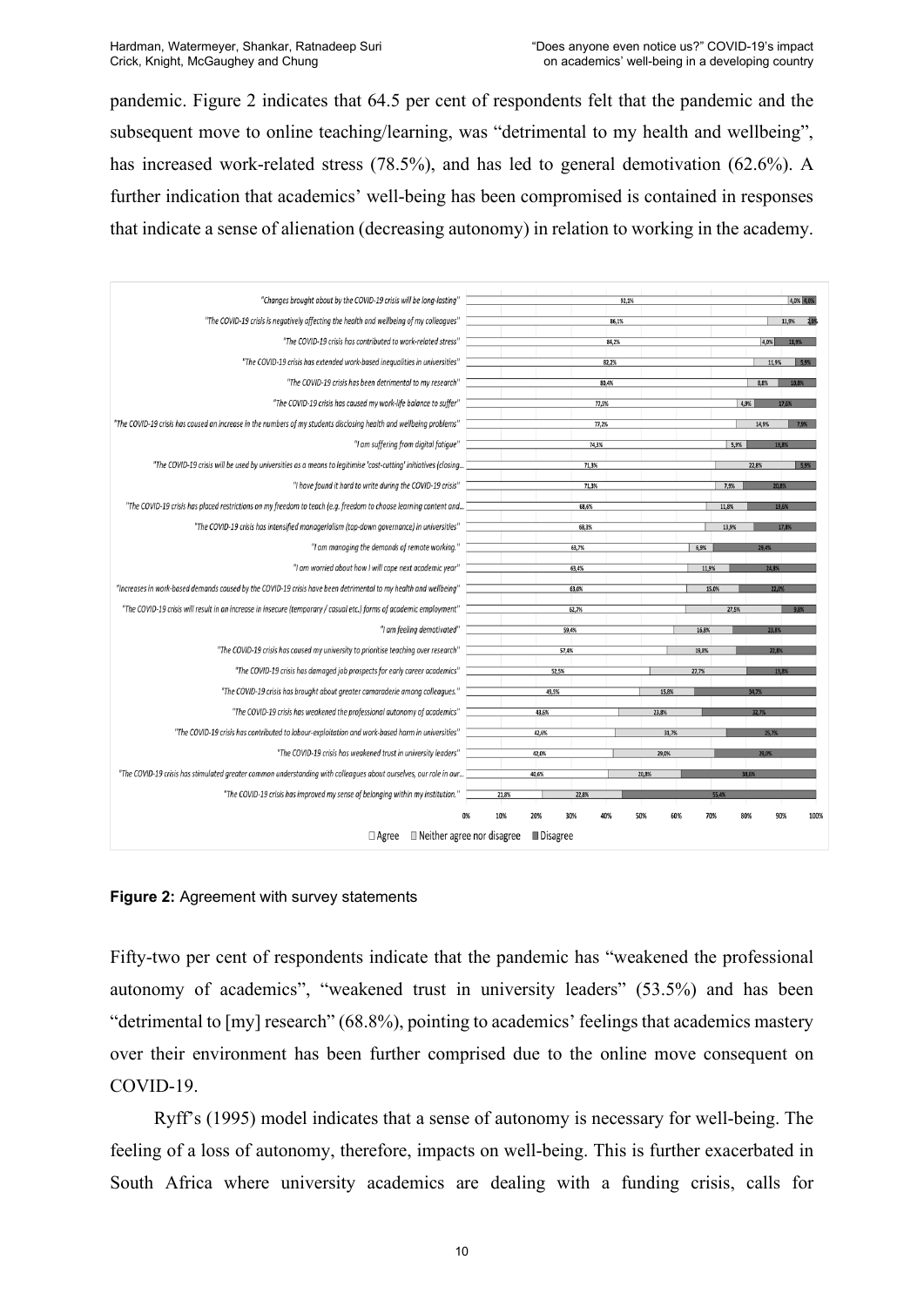decolonising education, toxic racism and sexism (Phakeng 2015; Francis 2021). Survey respondents felt that that inequality has increased (73.3%), that the academy has moved more towards managerialism (66.8%), impacting on academics' sense of mastery over their environment and has led to an increase both in insecure (temporary) forms of academic employment (74%) and damaged prospects for early career academics (74.9). The perception that the ability to gain tenure is being eroded by what some see as institutional legitimisation of cost-cutting initiatives (83.4%) that contribute to labour-exploitation (58.1%). However, it is interesting to note that in terms of collegial relationships, academics (49.5%) report a growth in positive relationships, as colleagues have joined together to help each other navigate this novel teaching terrain.

#### **Qualitative results**

The survey included several open-ended questions. Informed by Ryff's (1995) framework, four themes were identified in the data: *autonomy*, *purpose in life*, *environmental mastery* and *personal relationships*.

## *Theme 1: Autonomy*

For Ryff (1995), autonomy refers to one's belief that one can navigate the world using one's own initiative and regulate one's behaviour to be who one is, rather than submitting to a societal picture of who one should be. In the extracts below, academics express concerns about job loss and reduced autonomy over teaching and research.

"Why do our opinions not have a platform to be expressed, and why can't we be heard, and when we do express ourselves we are seen as emotional and we heard you but nothing is done? No one is listening." (Female, Senior Lecturer/Associate professor)

Throughout the qualitative data, academics express concern that they have lost the ability to do research and publish as the university has become teaching intensive. Research and publishing are central to an academic's development of a sense of autonomy, and this too has been impacted by the pandemic as expressed by a male Professor "Reduced ability to publish, conduct research". This academic goes on to express concern that teaching is becoming central to the university, at the expense of research. "... As universities increasingly look to online as a way to recoup costs in the face of slashed budgets, lecturing work will become even more intense online for everyone".

What is striking is how gendered and status differentiated these two accounts are. While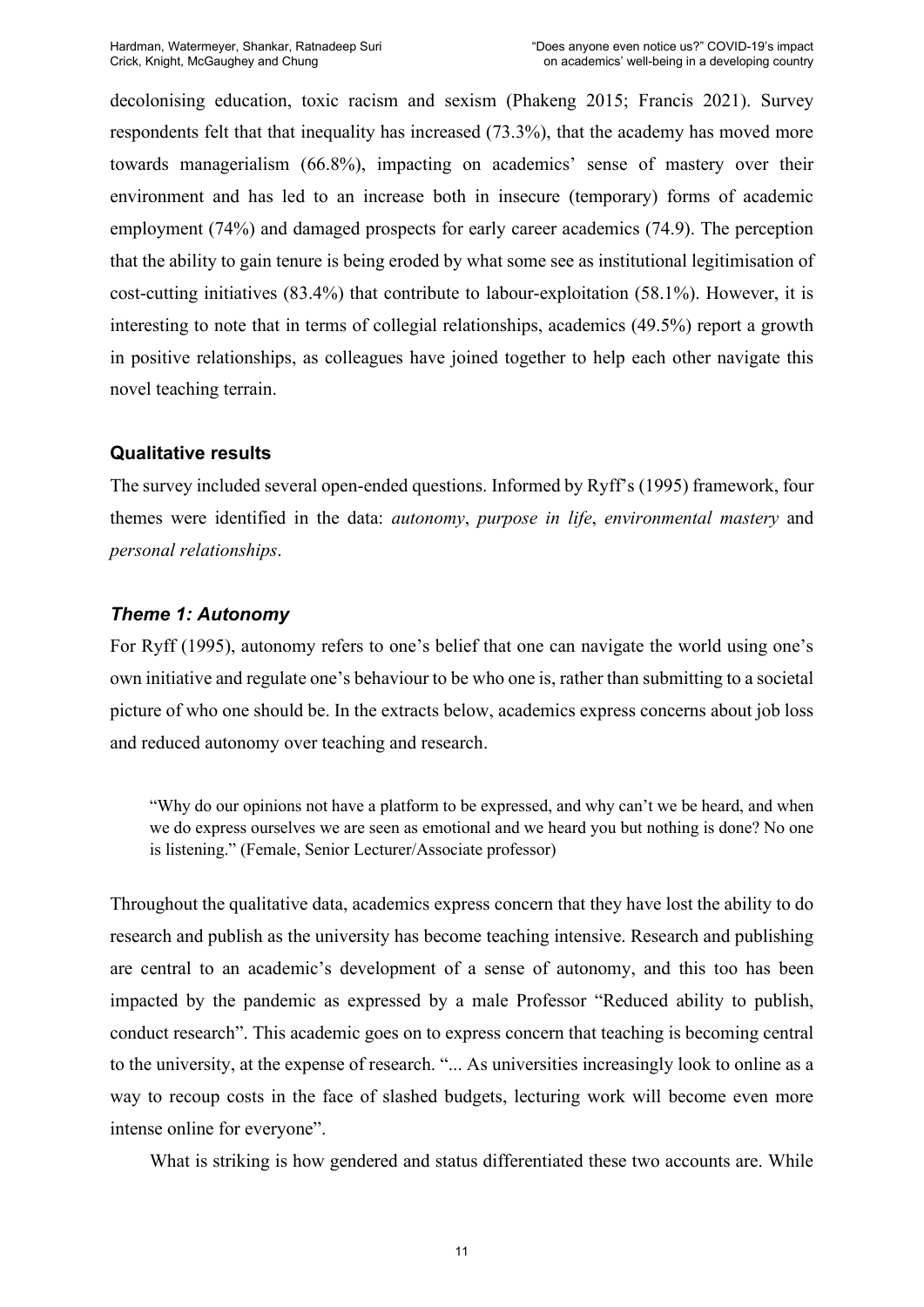the female senior lecturer talks about being heard the male professor talks about not having the time to do research and having to teach more. One has an impression from the male professor that COVID-19 is possibly viewed as an assault on male professorial privilege.

### *Theme 2: Environmental mastery*

The ability to control one's environment, to create and change contexts depending on one's needs is at the heart of a sense of environmental mastery. In an unequal and impoverished country such as South Africa control over one's environment is already seriously curtailed; the pandemic has further brought this into sharp focus. COVID-19 and the drive towards developing a digital economy has seen the academy moving towards increased managerialism, which has led our academic respondents to feel alienated from their environments. There is a sense, as we can see below, that an academic no longer can control their context but is, rather, controlled by management. A male senior lecturer/associate professor indicates that "The university is already using the crisis as an excuse for 'streamlining' administrative functions which means more and more of the admin is handed over to academics. Instead of handing over a variety of physical forms to an admin assistant, academics are now having to do this themselves." The fear of job loss and closure of whole faculties is perhaps, one of the things that impresses most in the qualitative data. A female Professor wrote that "In addition to all other stresses, [we] face job insecurity. To my mind this borders on unethical." This is further articulated with devasting economy by a male professor: "Worst case scenario – major austerity and goodbye Humanities". Even senior academics who are professors with secured tenure indicate that "Financial impacts will be unavoidable as university budgets are contracted. People will lose jobs – there is already uncertainty. Administrative staff will be first to go as nobody seems to have given thought to redefining their work and skills for remote support. Though on second thoughts, HR does the retrenching so perhaps the academics will be laid off and universities will be left with a staff of administrators and managers." From such perspectives are made tangible feelings of lost mastery over the academic environment, and disempowerment by managerialism redoubled, that are injurious to academic well-being.

#### *Theme 3: Purpose in life*

The move during COVID-19 to online emergency teaching has led to a focus on teaching, rather than research. This has induced an acute state of self-consciousness and disquiet among our respondents in respect of their professional status and career progression, where career development, competitive funding, and research outputs as prized positional goods has been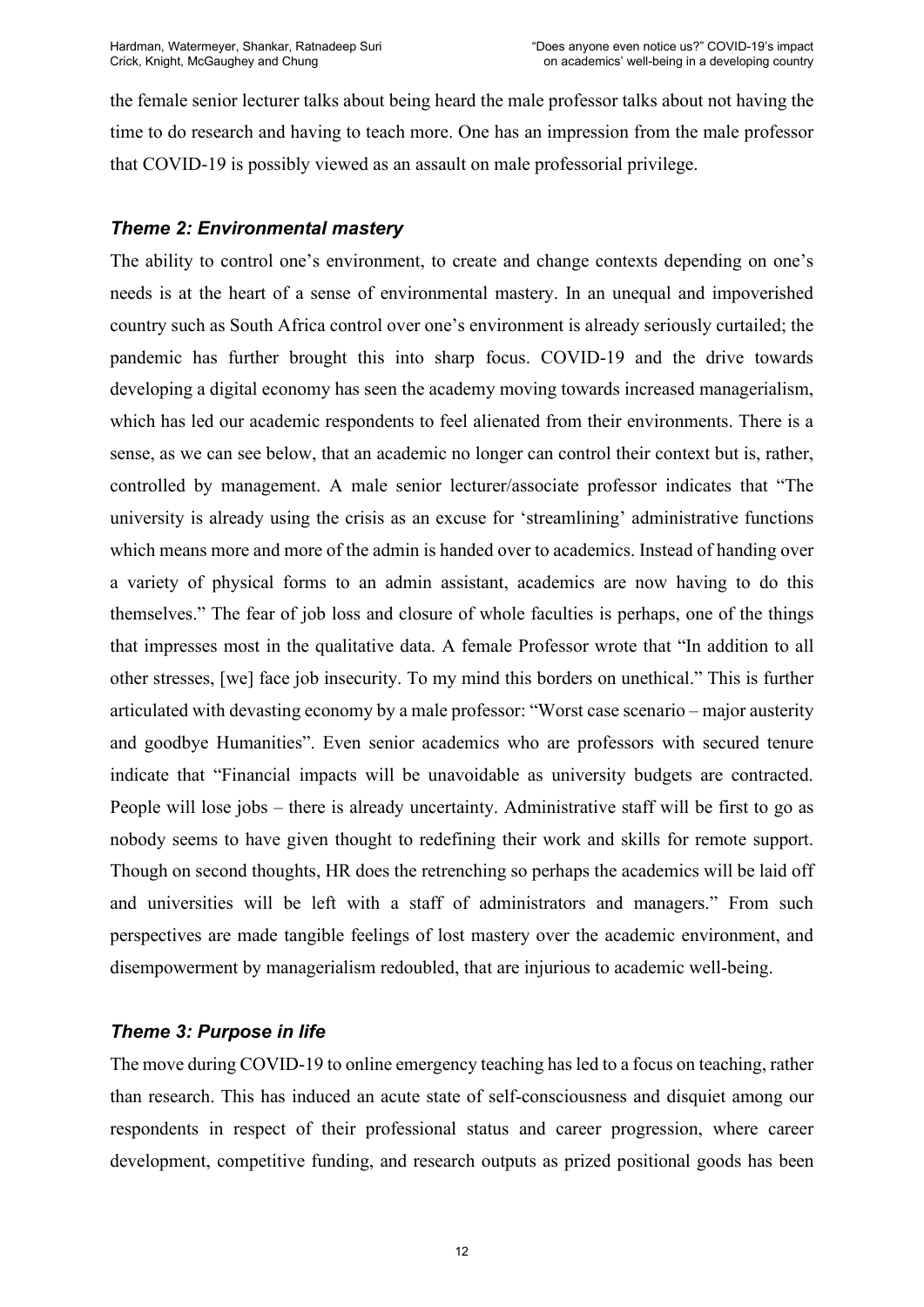superseded by the demands of teaching. Concerns of research-drift – or be that tidal-turn – is stressed by a female senior lecturer/associate professor: "I find it very difficult to prioritise my own research and career aspirations over my students' needs (especially during these times) and so will always default to 'looking after' them first before turning to my own research". The need to look after students' well-being before one's own personal growth is echoed by a female professor: "What we can see here is that students' needs have become greater during the pandemic, calling for academics to prioritise student needs over their own research needs. So, an ethics of care, in a neoliberal institution such as a university, requires that an academic sacrifice their own needs, or life purpose, to meet those of students. This situation is untenable in the long run." The pandemic and subsequent move to online teaching has led to academics devoting a larger portion of their time to meeting students' well-being needs, at the expense, it appears, of their own career trajectories and personal growth. This is especially so in relation to female academics, who carry a larger burden of care than their male counterparts, impacting their career progression (Viglione 2020; Gabster et al. 2020; Burzynska and Contreras 2020; King and Frederickson 2021; Parlak, Celebi Cakiroglu, and Oksuz Gul 2021).

#### *Theme 4: Positive relationships (towards an ethics of care)*

While most respondents indicated that emergency online teaching impacted their well-being negatively, some academics perceived they had developed more positive, caring relationships with colleagues and students. A female lecturer states that "A more caring relationship between academics and students as we know so much more about their holistic environments". This is echoed by a female senior lecturer/associate professor who indicates that "colleagues feel more supportive and gentle with each other – staff meetings include things like 'check-ins' to create space for personal sharing that does not usually happen otherwise." The increased development of personal relationships based on an ethics of care is not located simply to the confines of the academy as is illustrated by the following quote from a male lecturer/PhD student "Lockdown has seen me get involved in social responsiveness activities in the community in which I live. There are many safety and food insecurity needs in my area and I feel a civic responsibility to get involved but this is ignored by the university as it is more business must go on. I am also very concerned about the collective mental health and wellbeing of staff and students and the politics that is driving decision making."

South African academics have always encouraged a caring relationship between staff, students and the wider community (Hall 2009). In fact, social responsivity, the active engagement with community, is one of the criteria for promotion in South African universities.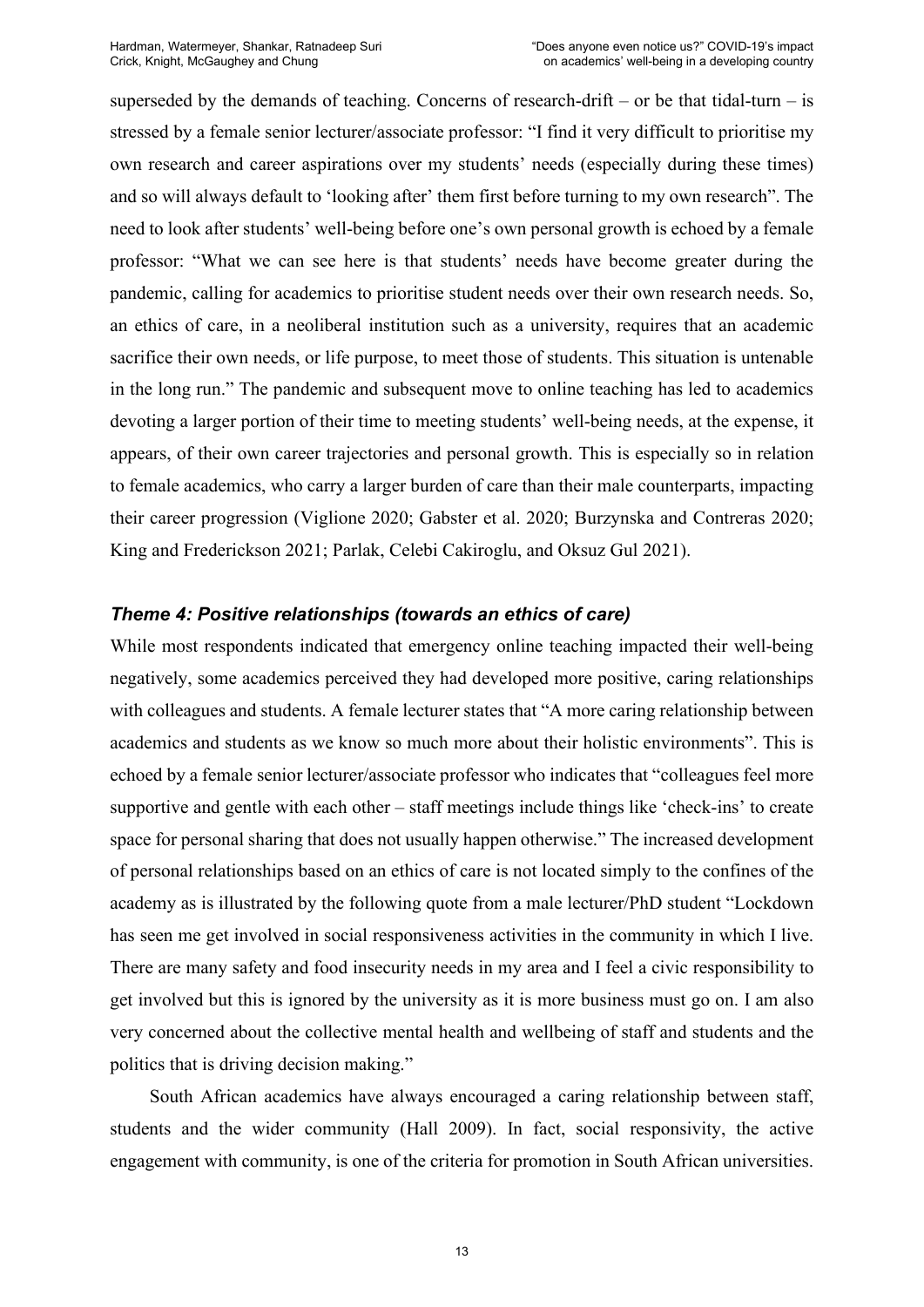However, what is clear is that the move to online teaching has exponentially impacted on how many students need care. This is due to the lack of human and material resources in underprivileged areas. The increase in students' needing care is articulated by a female professor who states that: "In the crisis labours of care, vigilance and student support have become much more essential. These are things female academics have been doing, unacknowledged in 'normal' teaching." While the development of more personal relationships between staff and students and between colleagues is a positive outcome of the pandemic, management's care for staff was not perceived to have increased. A female professor articulates it thus: "Where is the ground up leadership? Where is the checking in and see how we are coping? How many academics will it take killing themselves before administrators even ask? Why aren't we valued employees?" This quote is not a flippant one; clearly, academics need support to avoid burnout themselves. The general perceived lack of managerial care is echoed by one female professor: "I feel sad, that as academics it is as though we are not also living in a pandemic, me [sic] friends and family are sick and dying also. There is no time to grieve and be in the moment with the world as the pressure is so high. The passive aggressive emails from those in leadership positions add stress not alleviate it. The students in crisis don't call administrators they call academic staff, so on top of our own health and well-being we must listen and help support students in crisis. Also these one line, we thank the academics for their hard work, shows a complete lack of empathy for the hours we are putting in and how we are making education a success despite the poor support. Education is a success in lockdown not because of leaders, but because of staff, we are the ones doing it working it out, making a plan. Does anyone even notice us?"

There is clearly a sense that collegiality has improved. However, there is a price to be paid for the burden of care that academics have towards their students; in the absence of managerial assistance, academics face the reality of burnout. Evidence emerging in publications from around the world suggest that it is female academics who are more likely to face burnout, due to the increased burden of care they carry (Viglione 2020; Gabster et al. 2020; Burzynska and Contreras 2020; King and Frederickson 2021) and the very real negative impact COVID-19 has had on their ability to publish and engage in scientific research.

#### **DISCUSSION AND CONCLUSION**

In this article, we have analysed the impact of online transitioning to academics' well-being. Using Ryff's (1995) framework, we analysed survey data from n=136 academics at a large institution in South Africa. Quantitative findings indicated that COVID-19 has had a negative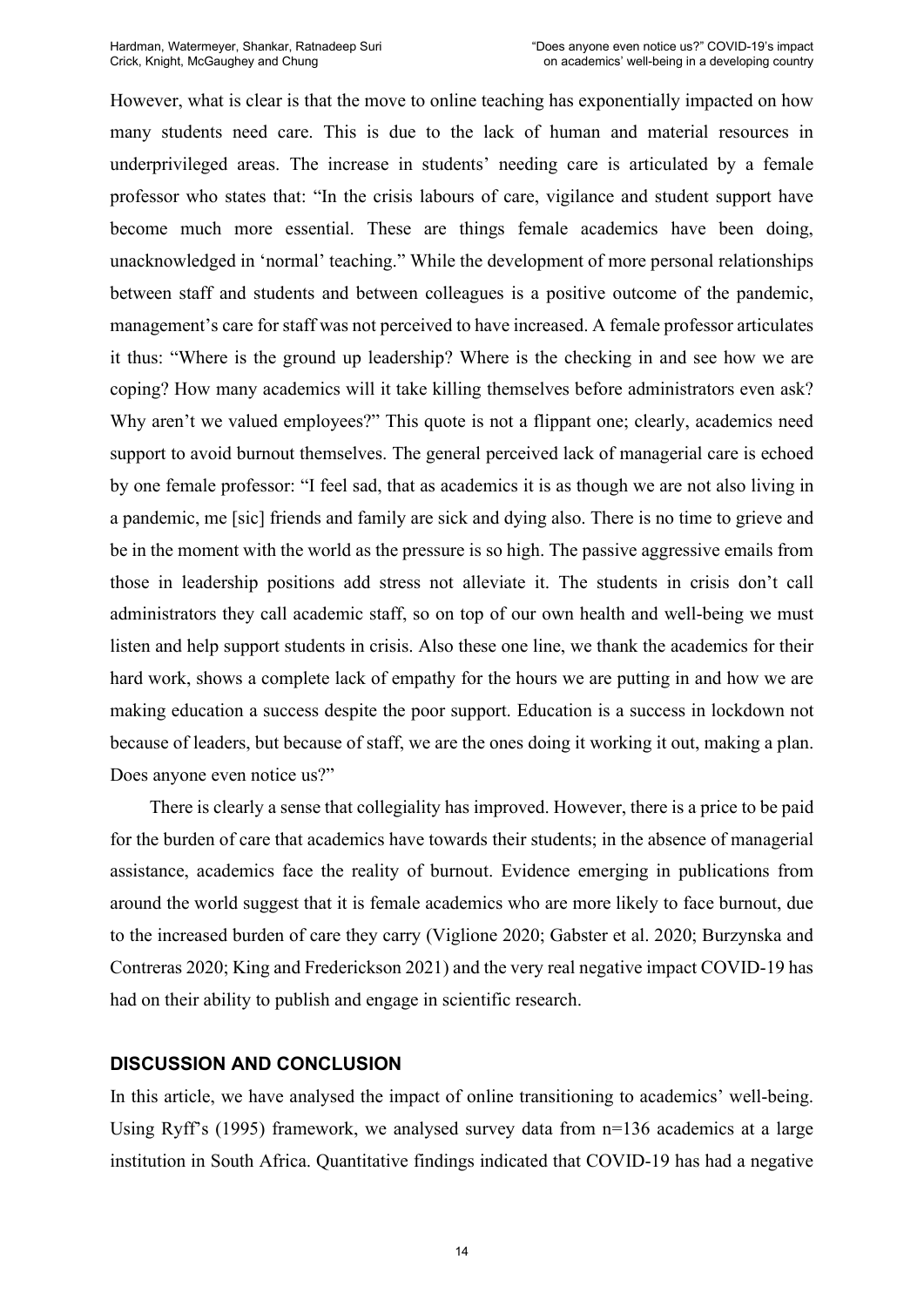impact on academics' well-being, especially in the areas of autonomy, personal growth, and environmental mastery. The move to online teaching/learning brought with it a focus on teaching at the expense of research. The university's strong managerialist stance impacted on academics' feelings of autonomy and restrictions to productive pipelines other than teaching have intensified academics' anxieties related to their professional growth. Qualitatively, these findings were reinforced, with academics indicating that they feel less autonomous than before COVID-19 and that their anxiety has grown around issues of personal growth and environmental mastery. The article, therefore, concludes that COVID-19 and its consequent shift to online learning and teaching, has negatively impacted university faculty. However, not all findings are negative. The finding that colleagues had pulled together to assist each other, and that camaraderie had grown, points to the development, at least amongst peers, of positive personal relationships ‒ bonhomie amidst crisis ‒ which is necessary for building resilience as a prop to well-being (Corbera et al. 2020). The growth of more positive relationships amongst peers, in fact, would seem to have mitigated at least some of the negative impact on academics' well-being. From an African psychological viewpoint, this finding points towards the development of an ethics of care amongst colleagues grounded in a philosophy of ubuntu (Mugumbate and Chereni 2020). However, this finding must be read against academics' expressing a serious lack of care from management. Positively, against this lack of empathy, we see the emergence of collective responsibility that circumvents official and unempathetic forms of "leadership" that disregard and/or are unable to contend with the social complexity of crisis management and remain one-dimensional in their focus on productive output and forms of capital accumulation that pay no heed to human need. While the pandemic and its impact certainly lie beyond management's control, an ethics of care does not. It is hoped that this article encourages a more concerted effort from the academy to develop an ethics of care in relation not only to students, but also faculty.

The pandemic's effects on higher education must be situated in the larger context of South African higher education institutions' rapid and sometimes turbulent changes since the 2015 #FeesMustFall Change is difficult; even positive change brings with it uncertainty in the unknown. Against this uncertain background, in 2020 the COVID-19 pandemic forced academics to take their teaching and courses online; a huge change given that most institutions in South Africa are not designed as distance learning institutes and other factors – a failing electrical grid, poverty, and inequality – have made worse. As we can see from our survey data and analysis, this led to a negative impact on their well-being. This is especially so in relation to our respondents' feelings of autonomy, environmental masters, and personal growth,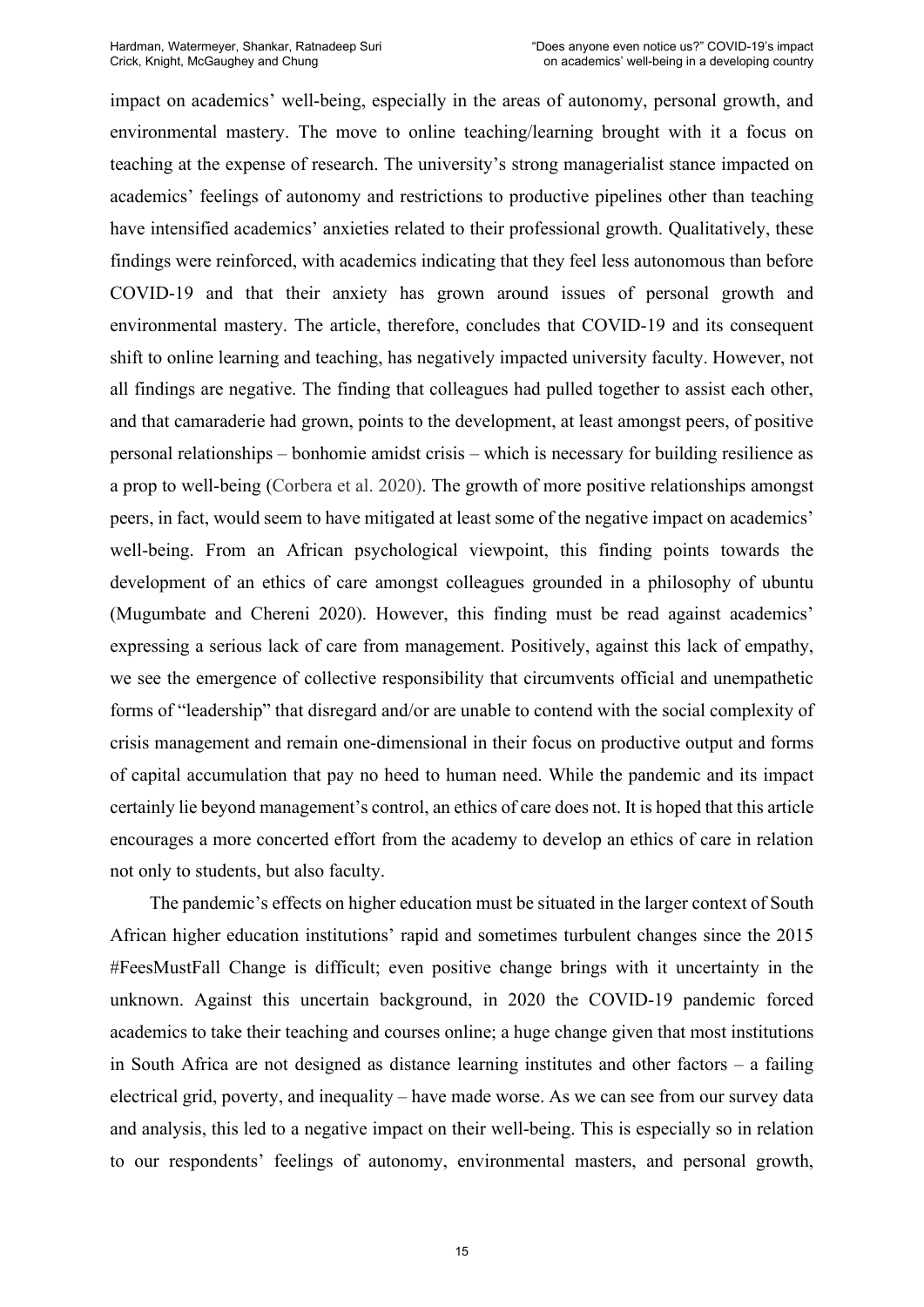particularly for women.

However, there is a silver lining to this otherwise dark cloud; positive relationships between academic colleagues have proved important as have more deeper engagements with students' needs. Ryff (1995) points to the importance of positive relationships for well-being, and we see this in our data. Further research is needed to unpack whether the strength of positive relationships has mitigated the impact of the pandemic on well-being. It is, however, encouraging to see a movement of academics and students towards focusing on collective wellbeing, rather than individual well-being. This speaks to the development of an ethics of care that focuses on the collective rather than the personal. This understanding of well-being as collectively generated is a basic premise of the African philosophy of ubuntu and it is encouraging that we see this coming through in this South African study. From structural inequities we are witnessing not only collective self-preservation, but the humanitarian response of ubuntu.

#### **STATEMENT OF CONTRIBUTION**

Author 2 conceptualised and initiated the research. Authors 1–8 collected data across different contexts. The data collected for this article was collected by Author 1. Ethics clearance for the data reported in this article was acquired by author 1. Instruments for data collection were designed by author 2 and then refined by all other authors. Questions specific to the South African context were designed by author 1. Data for this article was collected by author 1. Quantitative data analysis for this article was carried out by author 1 and author 5. Qualitative data analysis was carried out by author 1. The draft article was written by author 1 with revisions suggested by authors, 2,3, 5, and 6. The final draft was approved by all authors.

#### **FUNDING**

This work was supported by the Worldwide Universities Network (WUN) under a WUN COVID-19 special grant (2020).

#### **REFERENCES**

- Andersen, J. P., M. W. Nielsen, N. L. Simone, R. Lewiss, and R. Jagsi. 2020. "Meta-research: COVID-19 medical papers have fewer women first authors than expected." https://arxiv.org/ ftp/arxiv/papers/2005/2005.06.
- Babore A. 2020. "Psychological effects of the COVID-2019 pandemic: Perceived stress and coping strategies among healthcare professionals." *Psychiatry Research* 293: 113366.
- Bozalek, V., M. Zembylas, and J. C. Tronto. (Ed.). 2020. *Posthuman and political care ethics for reconfiguring higher education pedagogies*. Routledge.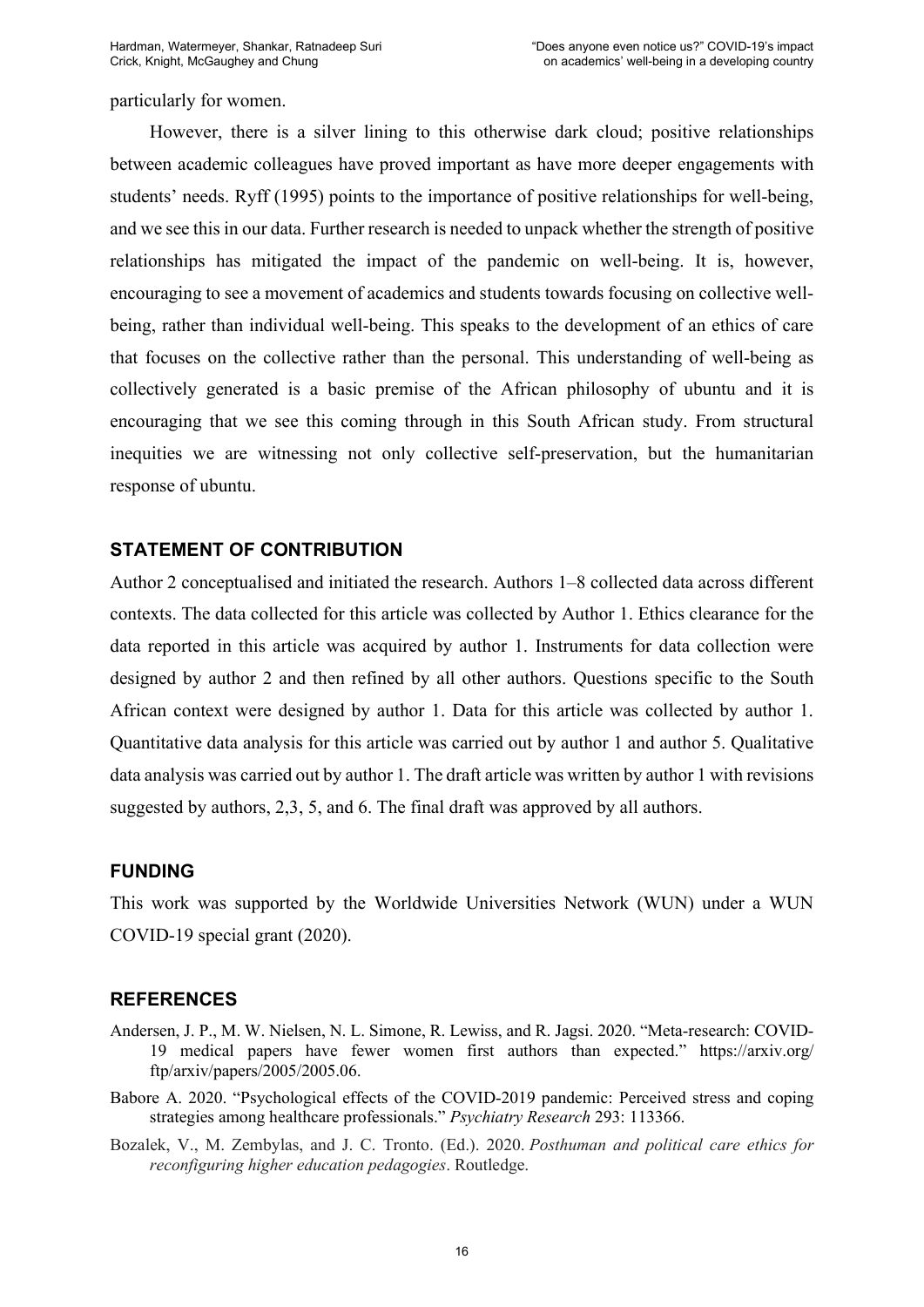- Breetzke, G. and D. Hedding. 2016. "The changing racial profile of academic staff at South African Higher Education Institutions (HEIs), 2005–2013." *Africa Education Review* 13(2): 147–164.
- Burzynska, K. and G. Contreras. 2020. "Gendered effects of school closures during the COVID-19 pandemic." *The Lancet* 395(10242).
- Cai, W. 2020. "A cross-sectional study on mental health among health care workers during the outbreak of Corona Virus Disease 2019." *Asian Journal of Psychiatry* 51: 102111.
- Cini, L. 2019. "Disrupting the neoliberal university in South Africa: The# FeesMustFall movement in 2015." *Current Sociology* 67(7): 942‒959.
- Corbera, E., I. Anguelovski, J. Honey-Rosés, and L. Ruiz-Mallén. 2020. "Academia in the Time of COVID-19: Towards an Ethics of Care, Planning." *Theory & Practice* 21(2): 191‒199.
- De Kock, J. H., H. A. Latham, and S. J. Leslie. 2021. "A rapid review of the impact of COVID-19 on the mental health of healthcare workers: Implications for supporting psychological wellbeing." *BMC Public Health* 21.
- Fataar, A. 2018. "Decolonising Education in South Africa: Perspectives and Debates." *Educational Research for Social Change (ERSC) Volume: 7 Special Issue June 2018: vi-ix.*
- Francis, S. 2021. "White Line Managers and Black Labour: Ticking the Boxes of Decolonisation in a Teaching and Learning Unit of a 'First Class' University in South Africa." *Alternation Special Edition* 33: 364‒394.
- Francis, S. and J. Hardman. 2018. "#Rhodesmustfall: Using social mediation to 'decolonise' learning spaces for South African Higher education institutions: A cultural-historical activity theory approach." *South African Journal of Higher Education* 32(4): 66‒80.
- Gabster, B. P., K. van Daalen, R. Dhatt, and M. Barry. 2020. "Challenges for the female academic during the COVID-19 pandemic." *The Lancet* 395(10242): 1968-1969.
- Gilligan, C. 1993. *In a different voice: Psychological theory and women's development*. Cambridge, MA: Harvard University Press.
- GSMA. 2020. *The mobile economy: Sub-Saharan Africa 2020*. Report.
- Guy, B. and B. Arthur. 2020. "Academic motherhood during COVID-19: Navigating our dual roles as educators and mothers." *Gender, Work and Organization* 27(5): 887‒899.
- Hall, M. 2009. "Transgressive partnerships: Community engagement in a South African university." *Gateways: International Journal of Community Research and Engagement* 2: 1–17.
- Hardman, J. 2020. "Into the abyss: Online teaching/learning in a pandemic." *Mail and Guardian* 4 May: 31. Cape Town.
- Hardman, J. 2021. "Vygotsky's decolonial pedagogical legacy in the 21st century: Back to the future." *Mind, Culture, and Activity* 28(3): 219–233.
- Harmse, L. 2014. "South Africa's Gini coefficient: Causes, consequences and possible responses." Doctoral dissertation, University of Pretoria.
- Hidaka, B. 2012. Depression as a disease of modernity: Explanations for increasing prevalence. *Journal Affect Disorders* 140(3): 205–214.
- Hlophe, W. 2015. "HLOPHE: Rhodes must fall everywhere." *Yale News*. http://yaledailynews.com/ blog/2015/04/01/rhodes-must-fall-everywhere/.
- Jessen, J. and S. Waights. 2020. "Effects of COVID-19 day care centre closures on parental time use: Evidence from Germany." https://voxeu.org/article/covid-19-day-care-centre-closures-andparental-time-use.
- Jung, H. 2020. "COVID-19 stay-at-home orders worsen academic scientists' home life: Women experience more difficulties." *SciOPS* May 2020.
- Kamanzi, B. 2015. "'Rhodes Must Fall' Decolonisation symbolism What is happening at UCT, South Africa?" *The Postcolonialist*. http://postcolonialist.com/civil-discourse/rhodes-must-falldecolonisation-symbolism-happening-uct-south-africa/.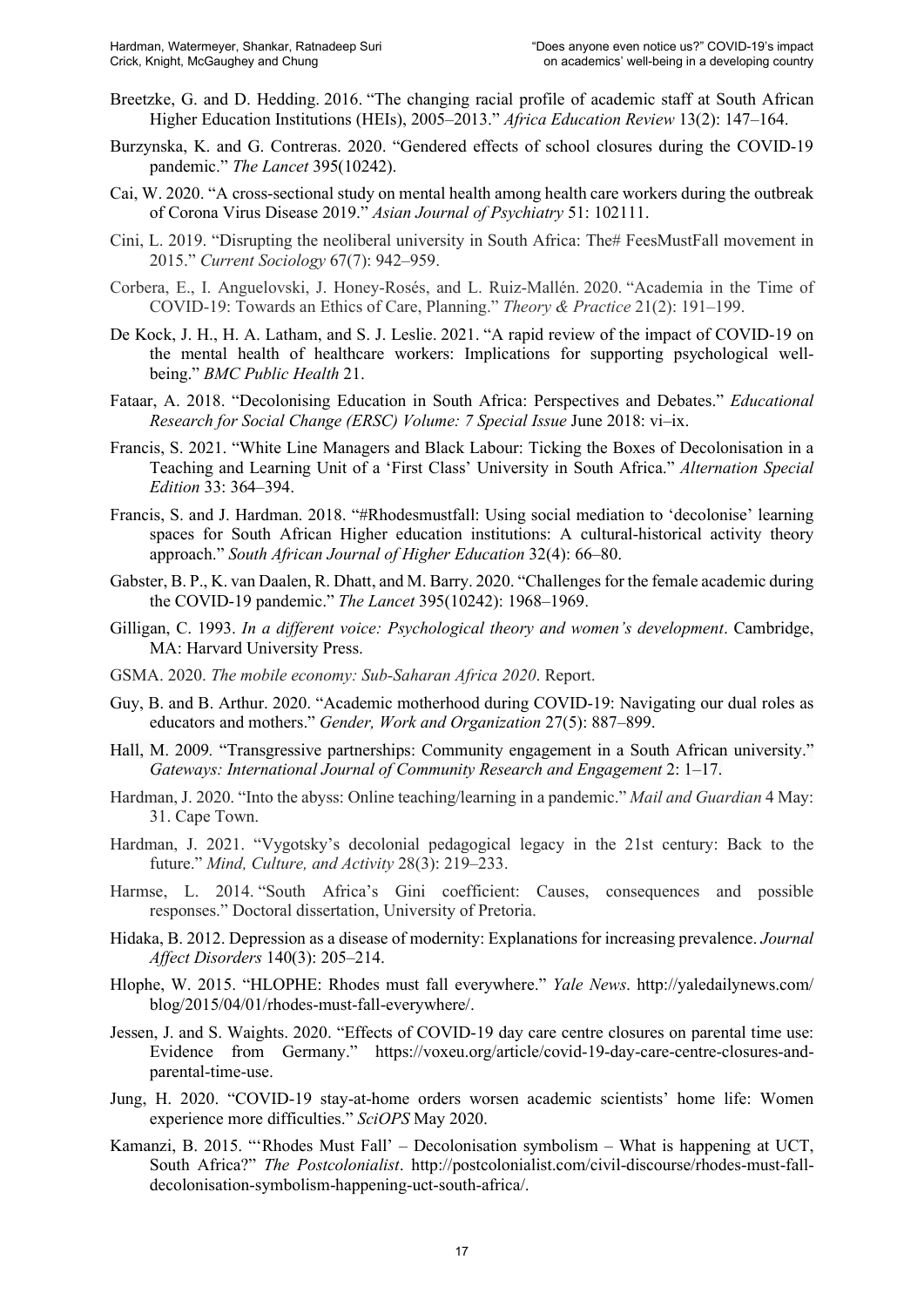- King, M. M. and M. E. Frederickson. 2021. "The Pandemic Penalty: The gendered effects of COVID-19 on scientific productivity." *Socius* 7: 23780231211006977.
- Koopman, O. and K. J. Koopman. 2021. "The impact of the neoliberal technological epoch and Covid-19 on the decolonization of the university curriculum." *South African Journal of Higher Education* 35(1): 127-142.
- Le Grange, L. 2020. *Decolonising the university curriculum in Transnational Education and Curriculum Studies.* Routledge: London.
- Lutter, M. and M. Schröder. 2020. "Is there a motherhood penalty in academia? The gendered effect of children on academic publications in German sociology." *European Sociological Review* 36(3): 442‒459.
- Marx, K. 1996. *Das Kapital.* (F. Engels, Ed.). Regnery Publishing.
- Masondo, S. 2015. "Rhodes Must Fall campaign gains momentum at UCT." *City Press*. http://www.news24.com/SouthAfrica/News/Rhodes-Must-Fall-campaign-gains-momentum-at-UCT-20150323.
- Mbunge, E. 2020. "Effects of COVID-19 in South African health system and society: An explanatory study." *Diabetes & Metabolic Syndrome: Clinical Research & Reviews* 14(6): 1809–1814.
- McGaughey, F., R. Watermeyer, K. Shankar, S. Ratnadeep, C. Knight, T. Crick, J. Hardman, D. Phelan and R. Chung. 2021. "'This can't be the new norm': Academics' perspectives on the COVID-19 crisis for the Australian University Sector." *Higher Education Research & Development*: 1‒16*.*
- Miller, K. E. 2020. "The ethics of care and academic motherhood amid COVID‐19." *Gender Work Organ* 28: 260‒265.
- Mugumbate, J. R. and A. Chereni. 2020. "Now, the Theory of Ubuntu Has Its Space in Social Work." *African Journal of Social Work* 10(1): 6‒12.
- National Institute for Communicable Diseases. 2022. Update of COVID-19 in children and adolescents ≤18 years, South Africa, 1 March 2020 – 15 January 2022. Communicable diseases communique. Vol 1:6-8.
- NICD *see* National Institute for Communicable Diseases.
- Parlak, S., O. Celebi Cakiroglu, and F. Oksuz Gul. 2021. "Gender roles during COVID-19 pandemic: The experiences of Turkish female academics." *Gender Work Organization* 26: 461–483.
- Phakeng, M. 2015. "The invisibility of African women and the masculinity of power." *South African Journal of Science* 111(11/12), Art. #a0126.
- Quayson, A. 2012. "The Sighs of History: Postcolonial Debris and the Question of (Literary) History." *New Literary History* 43(2): 359‒370.
- Ratele, K. 2019. *The world looks like this from here: Thoughts on African psychology*. Johannesburg: Wits university press
- Ryff, C. D. 1995. "Psychological well-being in adult life." *Current Directions in Psychological Science* 4: 99–104.
- Ryff, C. D. 2014. "Psychological well-being revisited: Advances in the science and practice of eudaimonia." *Psychotherapy and Psychosomatics* 83(1): 10–28.
- Sahu, P. 2020. "Closure of Universities Due to Coronavirus Disease 2019 (COVID-19): Impact on Education and Mental Health of Students and Academic Staff." *Cureus* 12(4): e7541. doi:10.7759/cureus.7541.
- Tlostanova, M. and W. D. Mignolo. 2005. "Theorizing from the borders: Shifting to geo-and bodypolitics of knowledge." *European Journal of Social Theory* 9(2): 205–221.
- Viglione, G. 2020. "Are women publishing less during the pandemic? Here's what the data say." *Nature* 581: 365‒366.
- Ward, K. and L. Wolf-Wendel. 2016. "Academic motherhood: Mid-career perspectives and the ideal worker norm." *New Directions for Higher Education* 2016(176): 11‒23.